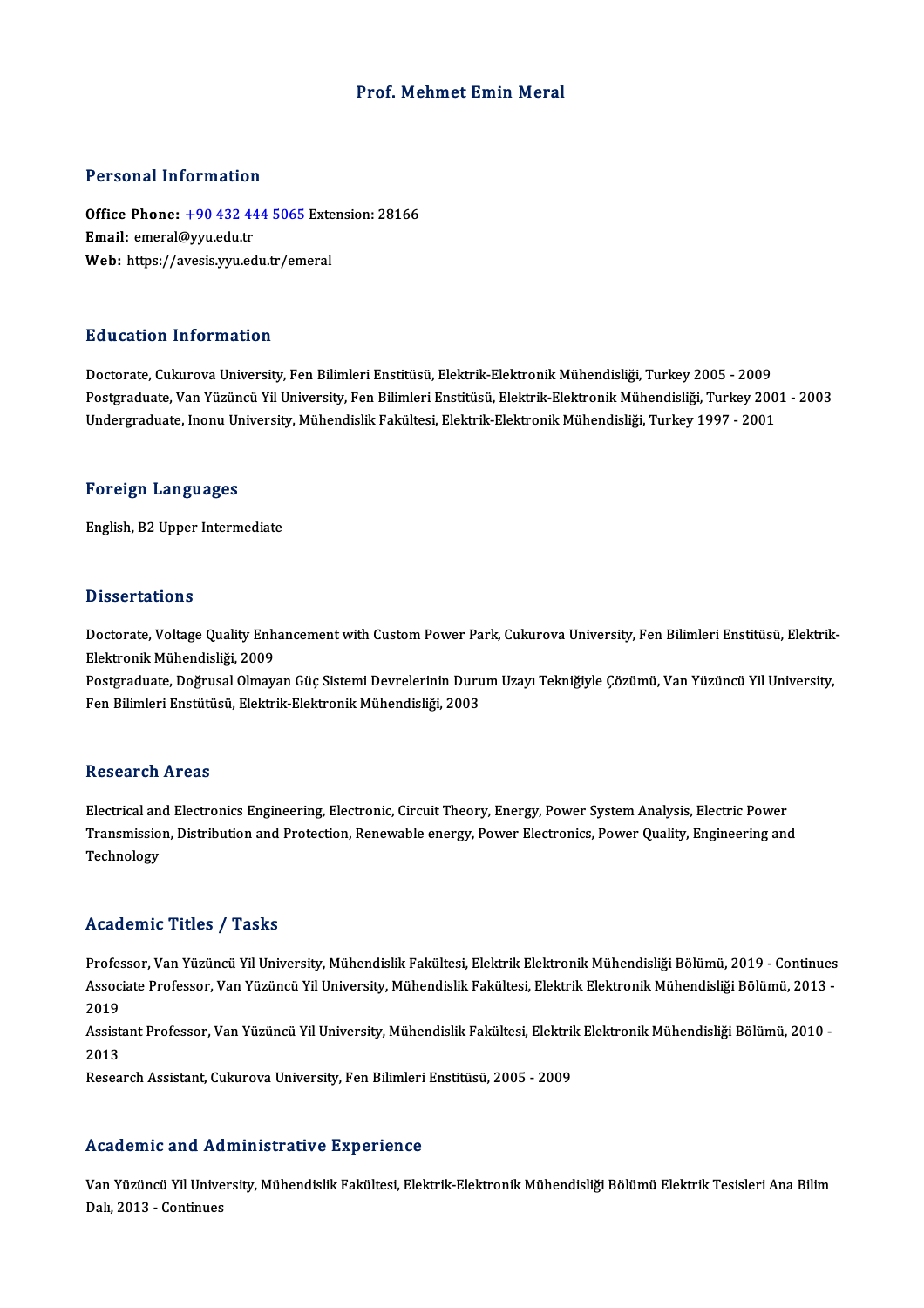Head of Department, Van Yüzüncü Yil University, Mühendislik Fakültesi, Elektrik Elektronik Mühendisliği Bölümü, 2020 -<br>2021 Head<br>2021<br>Felrik Head of Department, Van Yüzüncü Yil University, Mühendislik Fakültesi, Elektrik Elekti<br>2021<br>Fakülte Kurulu Üyesi, Van Yüzüncü Yil University, Mühendislik Fakültesi, 2020 - 2021<br>Fakülte Vänetim Kurulu Üyesi, Van Yüzüncü Yil 2021<br>Fakülte Kurulu Üyesi, Van Yüzüncü Yil University, Mühendislik Fakültesi, 2020 - 2021<br>Fakülte Yönetim Kurulu Üyesi, Van Yüzüncü Yil University, Mühendislik Fakültesi, 2015 - 2019<br>Restanste Commissionen Van Vürünsü Vil

Fakülte Kurulu Üyesi, Van Yüzüncü Yil University, Mühendislik Fakültesi, 2020<br>Fakülte Yönetim Kurulu Üyesi, Van Yüzüncü Yil University, Mühendislik Fakült<br>Rectorate Commissioner, Van Yüzüncü Yil University, Rektörlük, 2015

Fakülte Yönetim Kurulu Üyesi, Van Yüzüncü Yil University, Mühendislik Fakültesi, 201!<br>Rectorate Commissioner, Van Yüzüncü Yil University, Rektörlük, 2015 - 2017<br>Fakülte Kurulu Üyesi, Van Yüzüncü Yil University, Mühendislik Fakülte Kurulu Üyesi, Van Yüzüncü Yil University, Mühendislik Fakültesi, 2015 - 2017<br>Advising Theses

**Advising Theses**<br>Meral M. E. , Mikro Şebeke Uygulamalarında Evirici Kontrol Yöntemlerinin Geliştirilmesi, Doctorate, D.Çelik(Student),<br>2020 Meral<br>Meral<br>2020 Meral M. E. , Mikro Şebeke Uygulamalarında Evirici Kontrol Yöntemlerinin Geliştirilmesi, Doctorate, D.Çelik(Student),<br>2020<br>Meral M. E. , Dağıtım Şebekelerinde D-STATKOM ile Gerilim Kalitesinin İyileştirilmesi, Postgraduate

2020<br>Meral<br>2018<br>Meral Meral M. E. , Dağıtım Şebekelerinde D-STATKOM ile Gerilim Kalitesinin İyileştirilmesi, Postgraduate, F.ÇAKMAK(<br>2018<br>Meral M. E. , Dağıtılmış Üretim Sistemlerinin Modellenmesi, Analizi Ve Şebekeyle Entegrasyonunun İncelenme

2018<br>Meral M. E. , Dağıtılmış Üretim Sistemlerinin Modellenmesi, Analizi Ve Şebekeyle Entegrasyonunun İncelenmesi,<br>Postgraduate, D.ÇELİK(Student), 2016

Meral M. E., Maden Konsantrasyon Tesislerinde Kullanılan Bilyalı Değirmenlerin Otomasyonu ve Verimlilik Analizi, Postgraduate, E.BAYKAN(Student), 2014

## Articles Published in Journals That Entered SCI, SSCI and AHCI Indexes

- rticles Published in Journals That Entered SCI, SSCI and AHCI Indexes<br>I. A coordinated virtual impedance control scheme for three phase four leg inverters of electric<br>webiels to grid (V2C) A coordinated virtual<br>vehicle to grid (V2G)<br>Colik D. Morel M. E **A coordinated vir<br>vehicle to grid (V<br>Çelik D., Meral M. E.<br>ENEPCY vel 346-30** vehicle to grid (V2G)<br>Celik D., Meral M. E.<br>ENERGY, vol.246, 2022 (Journal Indexed in SCI) Celik D., Meral M. E.<br>ENERGY, vol.246, 2022 (Journal Indexed in SCI)<br>II. Mitigation of DC-link voltage oscillations to reduce size of DC-side capacitor and improve lifetime of<br>nover converter ENERGY, vol.246, 2<br>Mitigation of DC-<br>power converter<br>Morel M-E - Golit D
	- Mitigation of DC-li<br>power converter<br>Meral M. E. , Çelik D.<br>ELECTPLC POWED S

power converter<br>Meral M. E. , Çelik D.<br>ELECTRIC POWER SYSTEMS RESEARCH, vol.194, 2021 (Journal Indexed in SCI)

Meral M. E. , Çelik D.<br>ELECTRIC POWER SYSTEMS RESEARCH, vol.194, 2021 (Journal Indexed in SCI)<br>III. Minimisation of power oscillations with a novel optimal control strategy for distributed generation<br>investes under said fo ELECTRIC POWER SYSTEMS RESEARCH, vol.194, 2021 (Jonewinder Systems Research, vol.194, 2021 (Jonewin<br>Inverter under grid faulty and harmonic networks<br>Marel M. E. Calil: D Minimisation of po<br>inverter under gri<br>Meral M. E. , Çelik D.<br>IET Benevrable Boyu inverter under grid faulty and harmonic networks<br>Meral M. E. , Çelik D.<br>IET Renewable Power Generation, vol.14, no.15, pp.3010-3022, 2020 (Journal Indexed in SCI)<br>Multi objective control sebeme for aperation of parallel in

Meral M. E. , Çelik D.<br>IET Renewable Power Generation, vol.14, no.15, pp.3010-3022, 2020 (Journal Indexed in SCI)<br>IV. Multi-objective control scheme for operation of parallel inverter-based microgrids during<br>asymmetrical g **IET Renewable Power Gene:**<br>Multi-objective control s<br>asymmetrical grid faults<br>Celik D. Meral M. E

ÇelikD.,MeralM.E. asymmetrical grid faults<br>Çelik D., Meral M. E.<br>IET RENEWABLE POWER GENERATION, vol.14, no.13, pp.2487-2498, 2020 (Journal Indexed in SCI)<br>Prenestional semplex integral based sentrel of distributed aperay senverters senpest Celik D., Meral M. E.<br>IET RENEWABLE POWER GENERATION, vol.14, no.13, pp.2487-2498, 2020 (Journal Indexed in SCI)<br>V. Proportional complex integral based control of distributed energy converters connected to<br>unbelaneed grid

**IET RENEWABLE POWER GI<br>Proportional complex int<br>unbalanced grid system**<br>Moral M-E - Collis D Proportional comp<br>unbalanced grid s<br>Meral M.E. , Çelik D.<br>Control Engineering Meral M. E., Çelik D.<br>Control Engineering Practice, vol.103, 2020 (Journal Indexed in SCI)

Meral M. E. , Çelik D.<br>Control Engineering Practice, vol.103, 2020 (Journal Indexed in SCI)<br>VI. Voltage support control strategy of grid-connected inverter system under unbalanced grid faults to<br>meet foult ride through Control Engineering Practice, vol.103, 2020<br>Voltage support control strategy of greet fault ride through requirements **Voltage support c<br>meet fault ride th<br>Çelik D., Meral M. E.<br>IET CENERATION TI** meet fault ride through requirements<br>Çelik D., Meral M. E.<br>IET GENERATION TRANSMISSION & DISTRIBUTION, vol.14, no.16, pp.3198-3210, 2020 (Journal Indexed in SCI)<br>REREORMANCE COMPARISON OF SEQUENCE EXTRACTORS FOR REFERENCE

Celik D., Meral M. E.<br>IET GENERATION TRANSMISSION & DISTRIBUTION, vol.14, no.16, pp.3198-3210, 2020 (Journal Indexed in SCI)<br>VII. PERFORMANCE COMPARISON OF SEQUENCE EXTRACTORS FOR REFERENCE CURRENT GENERATION IET GENERATION TRANSMISSION & DISTRIBUTION, vol.1<br>PERFORMANCE COMPARISON OF SEQUENCE EXTRA<br>AND SAG/SWELL DETECTION IN POWER SYSTEMS<br>Celik D. Marel M. E **PERFORMANCE C<br>AND SAG/SWELL<br>Celik D., Meral M. E.<br>PEWIE BOUMANE I** 

AND SAG/SWELL DETECTION IN POWER SYSTEMS<br>Çelik D., Meral M. E.<br>REVUE ROUMAINE DES SCIENCES TECHNIQUES-SERIE ELECTROTECHNIQUE ET ENERGETIQUE, vol.65, pp.21-26,<br>2020 (Journal Indoxed in SCI) Çelik D., Meral M. E.<br>REVUE ROUMAINE DES SCIEN<br>2020 (Journal Indexed in SCI)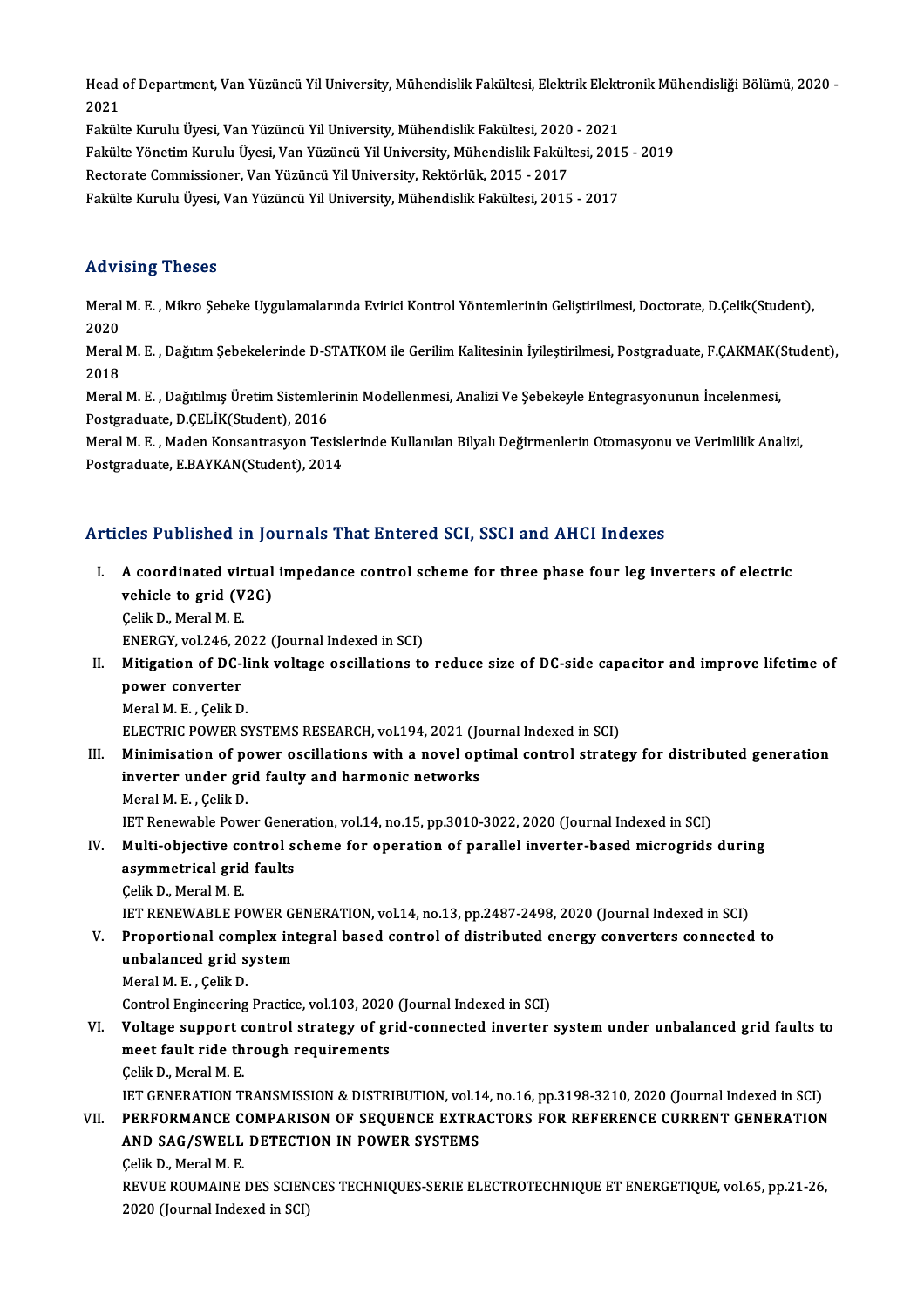| VIII.  | A novel current control strategy for grid connected renewable energy source inverters                   |
|--------|---------------------------------------------------------------------------------------------------------|
|        | Meral M. E., Çelik D.                                                                                   |
|        | JOURNAL OF THE FACULTY OF ENGINEERING AND ARCHITECTURE OF GAZI UNIVERSITY, vol.35, no.1, pp.537-550,    |
|        | 2020 (Journal Indexed in SCI)                                                                           |
| IX.    | Virtual Park-based control strategy for grid-connected inverter interfaced renewable energy             |
|        | sources                                                                                                 |
|        | Çelik D., Meral M. E., Inci M.                                                                          |
|        | IET RENEWABLE POWER GENERATION, vol.13, no.15, pp.2840-2852, 2019 (Journal Indexed in SCI)              |
| X.     | A novel control strategy for grid connected distributed generation system to maximize power             |
|        | delivery capability                                                                                     |
|        | Çelik D., Meral M. E.                                                                                   |
|        | ENERGY, vol.186, 2019 (Journal Indexed in SCI)                                                          |
| XI.    | Current control based power management strategy for distributed power generation system                 |
|        | Celik D., Meral M. E.                                                                                   |
|        | CONTROL ENGINEERING PRACTICE, vol.82, pp.72-85, 2019 (Journal Indexed in SCI)                           |
| XII.   | A comprehensive survey on control strategies of distributed generation power systems under              |
|        | normal and abnormal conditions                                                                          |
|        | Meral M. E., Çelik D.                                                                                   |
|        | ANNUAL REVIEWS IN CONTROL, vol.47, pp.112-132, 2019 (Journal Indexed in SCI)                            |
| XIII.  | A flexible control strategy with overcurrent limitation in distributed generation systems               |
|        | Çelik D., Meral M. E.                                                                                   |
|        | INTERNATIONAL JOURNAL OF ELECTRICAL POWER & ENERGY SYSTEMS, vol.104, pp.456-471, 2019 (Journal          |
|        | Indexed in SCI)                                                                                         |
| XIV.   | Benchmarking simulation and theory of various PLLs produce orthogonal signals under abnormal            |
|        | electric grid conditions                                                                                |
|        | Meral M. E., Çelik D.                                                                                   |
|        | ELECTRICAL ENGINEERING, vol.100, no.3, pp.1805-1817, 2018 (Journal Indexed in SCI)                      |
| XV.    | Comparison of SRF/PI- and STRF/PR-based power controllers for grid-tied distributed generation          |
|        | systems                                                                                                 |
|        | Meral M. E., Çelik D.                                                                                   |
|        | ELECTRICAL ENGINEERING, vol.100, no.2, pp.633-643, 2018 (Journal Indexed in SCI)                        |
| XVI.   | Experimental and simulation based study of an adaptive filter controlled solid state transfer switch    |
|        | Meral M. E., CUMA M. U., TEKE A., TÜMAY M., BAYINDIR K. Ç.                                              |
|        | ELECTRICAL ENGINEERING, vol.96, no.4, pp.385-395, 2014 (Journal Indexed in SCI)                         |
| XVII.  | OPEN unified power quality conditioner with control based on enhanced phase locked loop                 |
|        | TEKE A., Meral M. E., CUMA M. U., TÜMAY M., BAYINDIR K. Ç.                                              |
|        | IET GENERATION TRANSMISSION & DISTRIBUTION, vol.7, no.3, pp.254-264, 2013 (Journal Indexed in SCI)      |
| XVIII. | Implementation of a Non-Linear Adaptive Filter Based Sag Detection Method for Dynamic Voltage           |
|        | <b>Restorers under Unbalanced Fault Conditions</b>                                                      |
|        | CUMA M.U., TEKE A., Meral M.E., BAYINDIR K.C., TÜMAY M.                                                 |
|        | JOURNAL OF POWER ELECTRONICS, vol.13, no.2, pp.304-312, 2013 (Journal Indexed in SCI)                   |
| XIX.   | A practical disturbance generator to test performances of various power quality mitigation devices      |
|        | TEKE A., Meral M. E., TÜMAY M., CUMA M. U.                                                              |
|        | TURKISH JOURNAL OF ELECTRICAL ENGINEERING AND COMPUTER SCIENCES, vol.21, no.1, pp.38-54, 2013           |
|        | (Journal Indexed in SCI)                                                                                |
| XX.    | Computer simulation and experimental implementation of a PIC-controlled hybrid multilevel inverter      |
|        | for undergraduate laboratories<br>Saribulut L., TEKE A., Meral M. E., TÜMAY M.                          |
|        | COMPUTER APPLICATIONS IN ENGINEERING EDUCATION, vol.20, no.3, pp.445-453, 2012 (Journal Indexed in SCI) |
| XXI.   | Improved phase-locked loop for robust and fast tracking of three phases under unbalanced electric       |
|        | grid conditions                                                                                         |
|        |                                                                                                         |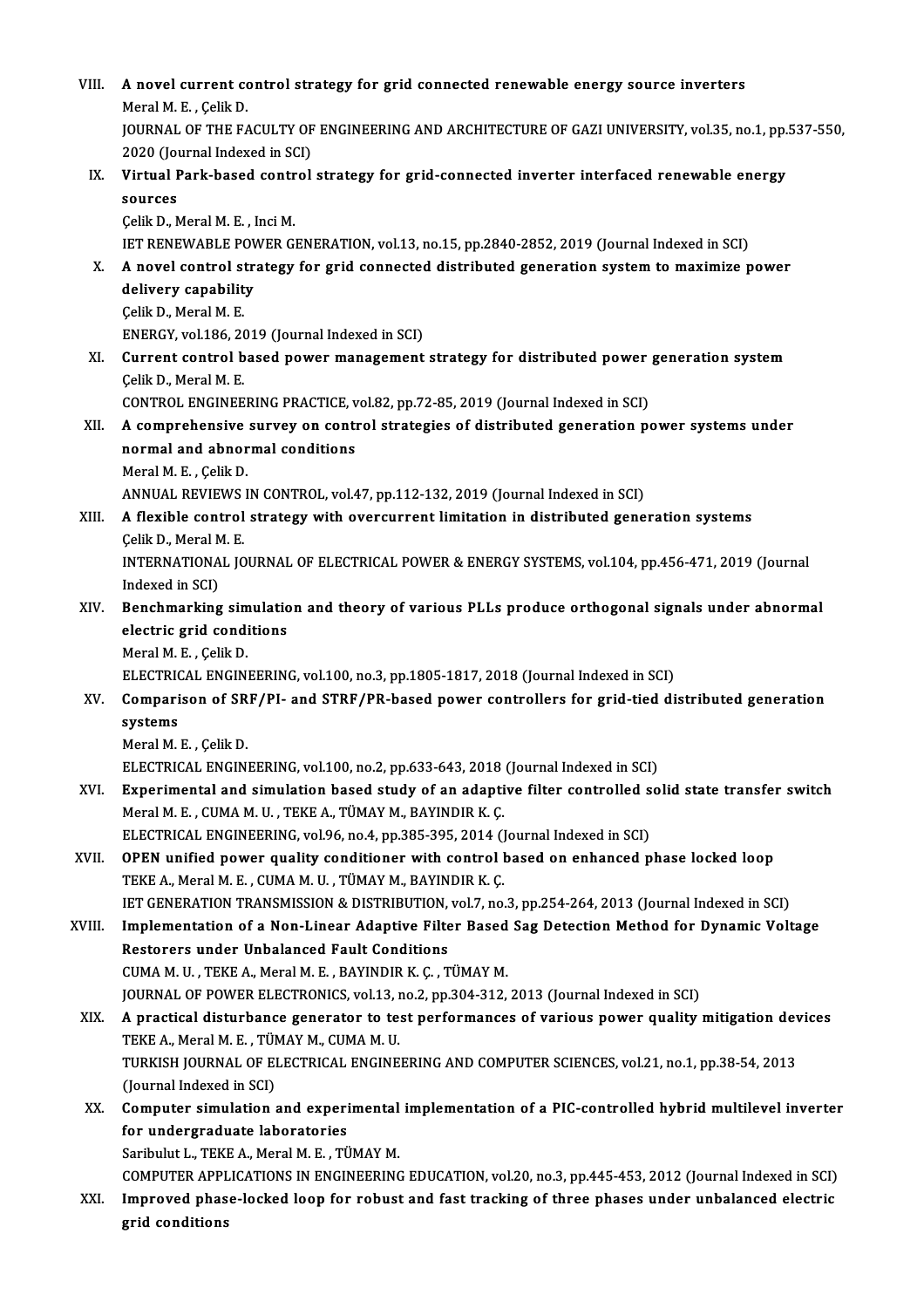Meral M<sub>E</sub> Meral M. E.<br>IET GENERATION TRANSMISSION & DISTRIBUTION, vol.6, no.2, pp.152-160, 2012 (Journal Indexed in SCI)<br>Heing estive nower fester servestion (PEC) beest restifiers for an improved tenelogy of statio Meral M. E.<br>IET GENERATION TRANSMISSION & DISTRIBUTION, vol.6, no.2, pp.152-160, 2012 (Journal Indexed in SCI)<br>XXII. Using active power factor correction (PFC) boost rectifiers for an improved topology of static series<br>com IET GENERATION TRANSMISSION & DISTRI<br>Using active power factor correction (<br>compensators with no energy storage<br>Morel M-E Using active power factor correction (PFC) boost rectifiers for an improved topology of static series compensators with no energy storage<br>Meral M. E. IET POWER ELECTRONICS, vol.5, no.8, pp.1438-1445, 2012 (Journal Indexed in SCI) Meral M. E.<br>IET POWER ELECTRONICS, vol.5, no.8, pp.1438-1445, 2012 (Journal Indexed in SCI)<br>XXIII. Implementation of fuzzy logic controller using FORTRAN language in PSCAD/EMTDC<br>TEKE A. Maral M. E. Saribulut J. TÜMAY M **IET POWER ELECTRONICS, vol.5, no.8, pp.14:**<br>**Implementation of fuzzy logic controlle**<br>TEKE A., Meral M. E. , Saribulut L., TÜMAY M.<br>INTERNATIONAL JOURNAL OF ELECTRICAL Implementation of fuzzy logic controller using FORTRAN language in PSCAD/EMTDC<br>TEKE A., Meral M. E. , Saribulut L., TÜMAY M.<br>INTERNATIONAL JOURNAL OF ELECTRICAL ENGINEERING EDUCATION, vol.48, no.4, pp.372-390, 2011 (Journa TEKE A., Meral I<br>INTERNATIONA<br>Indexed in SCI)<br>A review of th INTERNATIONAL JOURNAL OF ELECTRICAL ENGINEERING EDUCATION, vol.48, no.4, pp.372-390, 2011<br>Indexed in SCI)<br>XXIV. A review of the factors affecting operation and efficiency of photovoltaic based electricity Indexed in SCI)<br>A review of the fact<br>generation systems<br>Morel M E - DINCEP E **A review of the facto<br>generation systems<br>Meral M. E., DINCER F.<br>PENEWAPLE & SUSTAI** generation systems<br>Meral M. E. , DINCER F.<br>RENEWABLE & SUSTAINABLE ENERGY REVIEWS, vol.15, no.5, pp.2176-2184, 2011 (Journal Indexed in SCI)<br>Rewer quality improvement with an extended system power park Meral M. E., DINCER F.<br>RENEWABLE & SUSTAINABLE ENERGY REVIEWS, vol.15, no.5, pp.2176-211<br>XXV. Power quality improvement with an extended custom power park<br>MERAL M. E., TEKE A., BAYINDIR K. C., TÜMAY M. RENEWABLE & SUSTAINABLE ENERGY REVIEWS,<br>Power quality improvement with an extende<br>MERAL M. E., TEKE A., BAYINDIR K. Ç., TÜMAY M.<br>ELECTRIC POWER SYSTEMS RESEARCH VAL79, DO Power quality improvement with an extended custom power park<br>MERAL M. E. , TEKE A., BAYINDIR K. Ç. , TÜMAY M.<br>ELECTRIC POWER SYSTEMS RESEARCH, vol.79, no.11, pp.1553-1560, 2009 (Journal Indexed in SCI)<br>Seguence reference f XXVI. Sequence reference frame-based new sag/swell detection method for static transfer switches<br>TÜMAY M., MERAL M. E., BAYINDIR K. C. ELECTRIC POWER SYSTEMS RESEARCH,<br>Sequence reference frame-based ne<br>TÜMAY M., MERAL M. E. , BAYINDIR K. Ç.<br>JET POWER ELECTRONICS xel 2, ne.4, ne Sequence reference frame-based new sag/swell detection method for st<br>TÜMAY M., MERAL M. E. , BAYINDIR K. Ç.<br>IET POWER ELECTRONICS, vol.2, no.4, pp.431-442, 2009 (Journal Indexed in SCI)<br>Extraction of voltage benmenics usin XXVII. Extraction of voltage harmonics using multi-layer perceptron neural network<br>TÜMAY M., MERAL M. E., BAYINDIR K. C. THE POWER ELECTRONICS, vol.2, no.4, pp<br>Extraction of voltage harmonics usin<br>TÜMAY M., MERAL M. E. , BAYINDIR K. Ç.<br>NEUPAL COMPUTING & APPLICATIONS Extraction of voltage harmonics using multi-layer perceptron neural network<br>TÜMAY M., MERAL M. E. , BAYINDIR K. Ç.<br>NEURAL COMPUTING & APPLICATIONS, vol.17, pp.585-593, 2008 (Journal Indexed in SCI)<br>State space modeling and XXVIII. State-space modeling and analysis of fault arcs<br>MAMIS M., Meral M. E. NEURAL COMPUTING<br>State-space modelin<br>MAMIS M., Meral M. E.<br>ELECTRIC POWER SYS ELECTRIC POWER SYSTEMS RESEARCH, vol.76, pp.46-51, 2005 (Journal Indexed in SCI)

## Articles Published in Other Journals

rticles Published in Other Journals<br>I. Power Management Strategy of Grid Connected Solar Power Generation<br>Colik D. Maral M. E Power Manageme<br>Power Manageme<br>Celik D., Meral M. E.<br>International Iourne Power Management Strategy of Grid Connected Solar Power Generation<br>Çelik D., Meral M. E.<br>International Journal on Technical and Physical Problems of Engineering, vol.10, pp.14-18, 2018 (Refereed<br>Journals of Other Instituti **Celik D., Meral M. E.<br>International Journal on Techn<br>Journals of Other Institutions)<br>DSOCL BLL BASED DOWED** Journals of Other Institutions)<br>II. DSOGI-PLL BASED POWER CONTROL METHOD TO MITIGATE CONTROL ERRORS UNDER

Journals of Other Institutions)<br>DSOGI-PLL BASED POWER CONTROL METHOD TO MITIGATE CONTROL ERROR:<br>DISTURBANCES OF GRID CONNECTED HYBRID RENEWABLE POWER SYSTEMS<br>Maral M. E. Calik D. **DSOGI-PLL BASED<br>DISTURBANCES OF<br>Meral M. E. , Çelik D.<br>ADVANCES IN EL EC.** DISTURBANCES OF GRID CONNECTED HYBRID RENEWABLE POWER SYSTEMS<br>Meral M. E. , Çelik D.<br>ADVANCES IN ELECTRICAL AND ELECTRONIC ENGINEERING, vol.16, no.1, pp.81-91, 2018 (Journal Indexed in<br>ESCD Meral<br>ADVA<br>ESCI)<br>Mode ADVANCES IN ELECTRICAL AND ELECTRONIC ENGINEERING, vol.16, no.1, pp.81-91, 2018 (Journal Inde ESCI)<br>III. Modelling, Design and Control of a Single Phase Solid Oxide Fuel Cell based Power System<br>Celik D. Marel M. E

ESCI)<br>Modelling, Design<br>Çelik D., Meral M. E.<br>IĞDIP ÜNİVERSİTES Modelling, Design and Control of a Single Phase Solid Oxide Fuel Cell based Power System<br>Çelik D., Meral M. E.<br>IĞDIR ÜNİVERSİTESİ FEN BİLİMLERİ ENSTİTÜSÜ DERGİSİ, vol.8, no.2, pp.81-88, 2018 (National Refreed University<br>Jo Çelik D., l<br>IĞDIR ÜN<br>Journal)<br>Sebekev

## IĞDIR ÜNİVERSİTESİ FEN BİLİMLERİ ENSTİTÜSÜ DERGİSİ, vol.8, no.2, pp.81-88, 2018 (Natio<br>Journal)<br>IV. Şebekeye Bağlı SOGI-PLL Tabanlı Tek Fazlı Eviricinin PR ve HCC ile Güç Kontrolü<br>Celik D. Maral M. E Journal)<br><mark>Şebekeye Bağlı S(</mark><br>Çelik D., Meral M. E.<br><sup>Vürüngü Vıl Ünivora</sup> Celik D., Meral M. E.

Yüzüncü Yıl Üniversitesi Fen Bilimleri Enstitüsü Dergisi, vol.20, pp.10-21, 2015 (National Refreed University<br>Journal)

V. Performance comparison of PWM methods for 27-level hybrid multilevel inverters Saribulut L., Meral M. E., TEKE A., TÜMAY M. Performance comparison of PWM methods for 27-level hybrid multilevel inverters<br>Saribulut L., Meral M. E. , TEKE A., TÜMAY M.<br>Gazi University Journal of Science, vol.25, no.3, pp.689-695, 2012 (Refereed Journals of Other In Saribulut L., Meral M. E. , TEKE A., TÜMAY M.<br>Gazi University Journal of Science, vol.25, no.3, pp.689-695, 2012 (Refereed Journal:<br>VI. Active power filter: Review of converter topologies and control strategies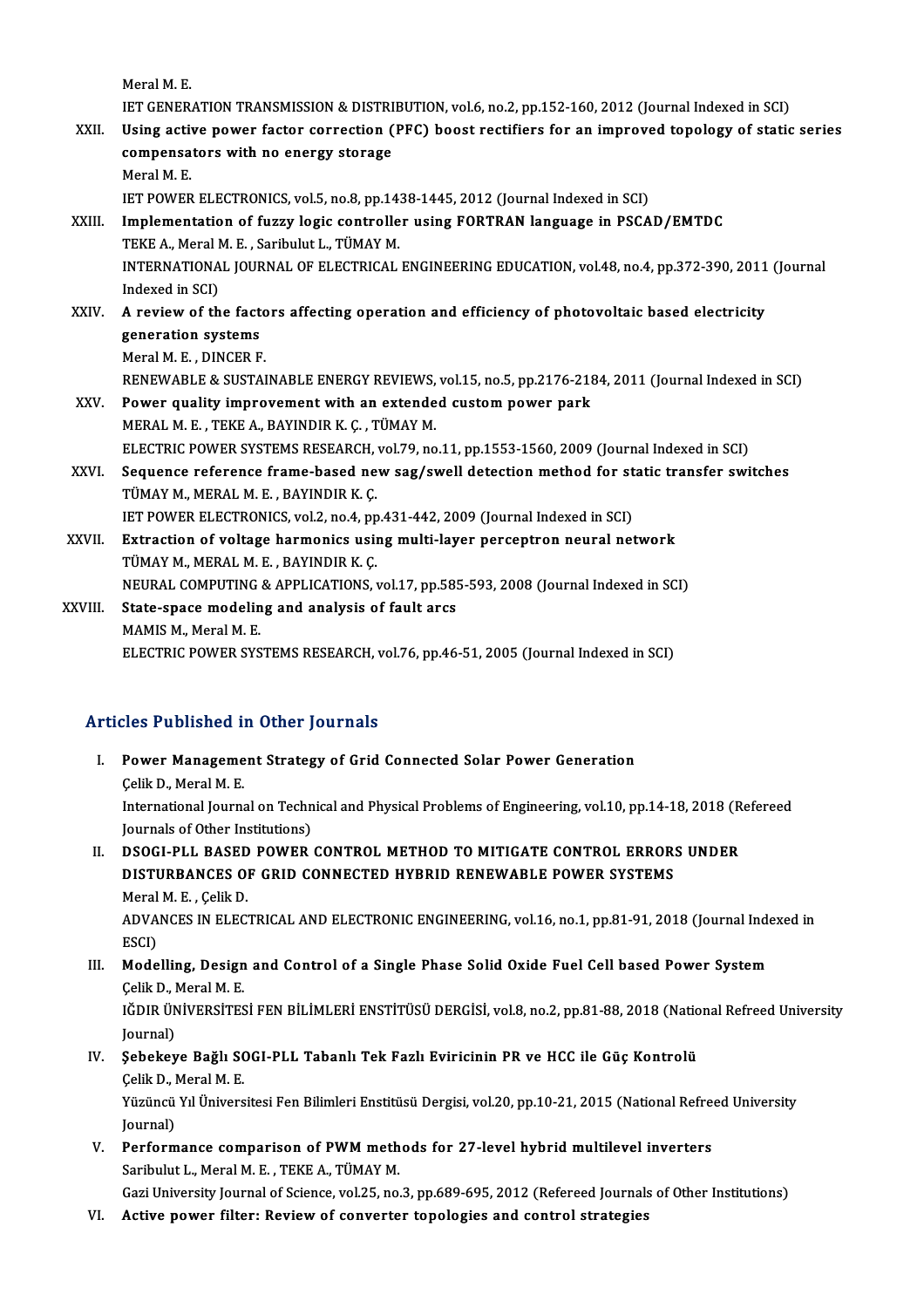TEKE A., Saribulut L., Emin Meral M. E., TÜMAY M.

TEKE A., Saribulut L., Emin Meral M. E. , TÜMAY M.<br>Gazi University Journal of Science, vol.24, no.2, pp.283-289, 2011 (Refereed Journals of Other Institutions)<br>Türkiye'nin Güney Sanavi Bölgelerindeki Güe Kalitesi Üzerine B

- TEKE A., Saribulut L., Emin Meral M. E. , TÜMAY M.<br>Gazi University Journal of Science, vol.24, no.2, pp.283-289, 2011 (Refereed Journals o<br>VII. Türkiye'nin Güney Sanayi Bölgelerindeki Güç Kalitesi Üzerine Bir Araştırma Gazi University Journal of Science, vol.24, no.2, p<br>Türkiye'nin Güney Sanayi Bölgelerindeki G<br>TEKE A., Meral M. E. , TUMAY M., BAYINDIR K. C.<br>Uludeğ Üniversitesi Mühandislik Mimarlık Fakült Türkiye'nin Güney Sanayi Bölgelerindeki Güç Kalitesi Üzerine Bir Araştırma<br>TEKE A., Meral M. E. , TUMAY M., BAYINDIR K. C.<br>Uludağ Üniversitesi Mühendislik-Mimarlık Fakültesi Dergisi, vol.14, no.2, pp.23-31, 2009 (National TEKE A., Meral M. E., TUMAY M., BAYINDIR K. C. Vludağ Üniversitesi Mühendislik-Mimarlık F<br>University Journal)<br>VIII. Elektrik Tesislerinde Enerji Verimliliği<br>Moral M E TEKE A TUMAY M
- University Journal)<br><mark>Elektrik Tesislerinde Enerji</mark><br>Meral M. E. , TEKE A., TUMAY M.<br>Uludağ Üniversitesi Mühandislik El<mark>ektrik Tesislerinde Enerji Verimliliği</mark><br>Meral M. E. , TEKE A., TUMAY M.<br>Uludağ Üniversitesi Mühendislik-Mimarlık Fakültesi Dergisi, vol.14, no.1, pp.31-37, 2009 (National Refreed<br>University Journal) Meral M. E. , TEKE A<br>Uludağ Üniversitesi<br>University Journal)<br>Dunamia Veltage Uludağ Üniversitesi Mühendislik-Mimarlık Fakültesi Derg<br>University Journal)<br>IX. Dynamic Voltage Restorers: A Literature Review<br>TEVE A Morel M E SARIBULUT L TIMAV M
- University Journal)<br>Dynamic Voltage Restorers: A Literature<br>TEKE A., Meral M. E. , SARIBULUT L., TUMAY M.<br>Foculty of Electrical Engineering Universiti Telr TEKE A., Meral M. E. , SARIBULUT L., TUMAY M.<br>Faculty of Electrical Engineering Universiti Teknologi Malaysia, vol.12, no.1, pp.7-13, 2009 (International Refereed TEKE A., Meral M. E.<br>Faculty of Electrical<br>University Journal)<br>Evaluation of Ava Faculty of Electrical Engineering Universiti Teknologi Malaysia, vol.12, no.1, pp.7-13, 2009 (International Ref<br>University Journal)<br>X. Evaluation of Available Power Disturbance Generators for Testing of Power Quality Mitig
- Universit<br><mark>Evaluati</mark><br>Devices<br>TEVE A Evaluation of Available Powe<br>Devices<br>TEKE A., Meral M. E. , TUMAY M.<br>International Journal on Science

Devices<br>TEKE A., Meral M. E. , TUMAY M.<br>International Journal on Sciences and Techniques of Automatic Control and Computer Engineering, vol.1, pp.624-<br>625, 2008 (Refereed Journals of Other Institutions) TEKE A., Meral M. E. , TUMAY M.<br>International Journal on Sciences and Techniques of<br>635, 2008 (Refereed Journals of Other Institutions)

# 635, 2008 (Refereed Journals of Other Institutions)<br>Refereed Congress / Symposium Publications in Proceedings

efereed Congress / Symposium Publications in Proceedings<br>I. An overvoltage and undervoltage prevention control for superconducting magnetic energy storage<br>hased newer converter connected to a weak grid based power converter connected to a weak grid<br>based power converter connected to a weak grid<br>Calik D. Maral M. E An overvoltage al<br>based power conv<br>Çelik D., Meral M. E.<br>2nd IEEE Internatio based power converter connected to a weak grid<br>Çelik D., Meral M. E.<br>2nd IEEE International Power and Renewable Energy Conference, IPRECON 2021, Kollam, India, 24 - 26 September<br>2021

Celik I<br>2nd I<mark>I</mark><br>2021<br>Bostr 2nd IEEE International Power and Renewable Energy Conference, IPRECON 2021, Kollam, India, 24 - 26 Sep<br>2021<br>II. Restrictions and Driving Forces for Renewable Energy Production Development and Electrical<br>Franzy Damand in Ca

- 2021<br>Restrictions and Driving Forces for Renewable Er<br>Energy Demand in General and During COVID-19<br>Celik D. Marel M. E. Wassem M Restrictions and Driving Fore<br>Energy Demand in General an<br>Çelik D., Meral M. E. , Waseem M.<br>12th International Sumnosium at
	- Celik D., Meral M. E., Waseem M.

12th International Symposium on Advanced Topics in Electrical Engineering (ATEE), Bucharest, Romania, 25 - 27<br>March 2021 12th International Symposium on Advanced Topics in Electrical Engineering (ATEE), Bucharest, Romani:<br>March 2021<br>III. A Current Limiting Control Strategy of Grid Connected Inverter for Overcurrent Protection<br>March M. E. Cal

March 2021<br>**A Current Limiting<br>Meral M. E. , Çelik D.<br>International Confon** A Current Limiting Control Strategy of Grid Connected Inverter for Overcurrent Protection<br>Meral M. E. , Çelik D.<br>International Conference on Engineering Technologies (ICENTE'19), Konya, Turkey, 25 - 27 October 2019, pp.205

Mera<br>Inter<br>209 International Conference on Engineering Technologies (ICENTE'19), Konya, Turkey, 25 - 27 October 2019, p<br>209<br>IV. An improved sequence based control strategy for three phase grid interfaced inverter systems<br>Colik D. Maral M

209<br>IV. An improved sequence based control strategy for three phase grid interfaced inverter systems<br>Celik D., Meral M. E. An improved sequence based control strategy for three phase grid interfaced inverter systems<br>Celik D., Meral M. E.<br>The 4th International Conference on Power Electronics and their Applications (ICPEA'19), Elazığ, Turkey, 25

Celik D., Meral M. E.<br>The 4th International Contractional Contraction<br>September 2019, pp.1-6<br>Dual Avernace Eilton be The 4th International Conference on Power Electronics and their Applications (ICPEA'19), Elazig<br>September 2019, pp.1-6<br>V. Dual Average Filter based PNS Extractor for Inverter Applications in Power Systems<br>Marel M.E. Colik

September 2019, pp<br>Dual Average Filte<br>Meral M. E. , Çelik D.<br>ENAP'19, Antalya Tr Dual Average Filter based PNS Extractor for Inverter Applicati<br>Meral M. E. , Çelik D.<br>ENAR'18, Antalya, Turkey, 14 - 16 November 2018, vol.1, no.1, pp.1-10<br>Annligations of Antificial Nouvel Notworks in Agriculture and E

- Meral M. E. , Çelik D.<br>ENAR'18, Antalya, Turkey, 14 16 November 2018, vol.1, no.1, pp.1-10<br>VI. Applications of Artificial Neural Networks in Agriculture and Food Industry<br>Önen B. Marel B. Marel M. E ENAR'18, Antalya, Turkey, 14 - 16 November 2018, vol.1, no.1, pp.1-10<br>Applications of Artificial Neural Networks in Agriculture and F<br>Öner B., Meral R., Meral M. E. Applications of Artificial Neural Networks in Agriculture and Food Indus<br>Öner B., Meral R., Meral M. E.<br>International Agricultural Science Congress, Van, Turkey, 9 - 12 May 2018, pp.354<br>Değitim Sobokolarında Carilim Cölime Öner B., Meral R., Meral M. E.<br>International Agricultural Science Congress, Van, Turkey, 9 - 12 May 2018, pp.354<br>VII. Dağıtım Şebekelerinde Gerilim Çökmesinin D-STATCOM Kullanılarak Kompanze Edilmesi<br>Colmak E. Colik D.
- International Agricultural Science Congress, Van, Turkey, 9 12 May 2018, pp.354<br>Dağıtım Şebekelerinde Gerilim Çökmesinin D-STATCOM Kullanılarak Kom<br>Çakmak F., Çelik D., Meral M. E.<br>IMESET' 17, Bitlis, Turkey, 27 29 Oct Dağıtım Şebekelerinde Gerilim Çökmesinin D-STATCOM Kullanıla<br>Çakmak F., Çelik D., Meral M. E.<br>IMESET' 17, Bitlis, Turkey, 27 - 29 October 2017, vol.1, no.1, pp.302-307<br>Cononation of Fost and Assumate Positive Negative Sequ
- VIII. Generation of Fast and Accurate Positive-Negative Sequences for Control of Three Phase Inverter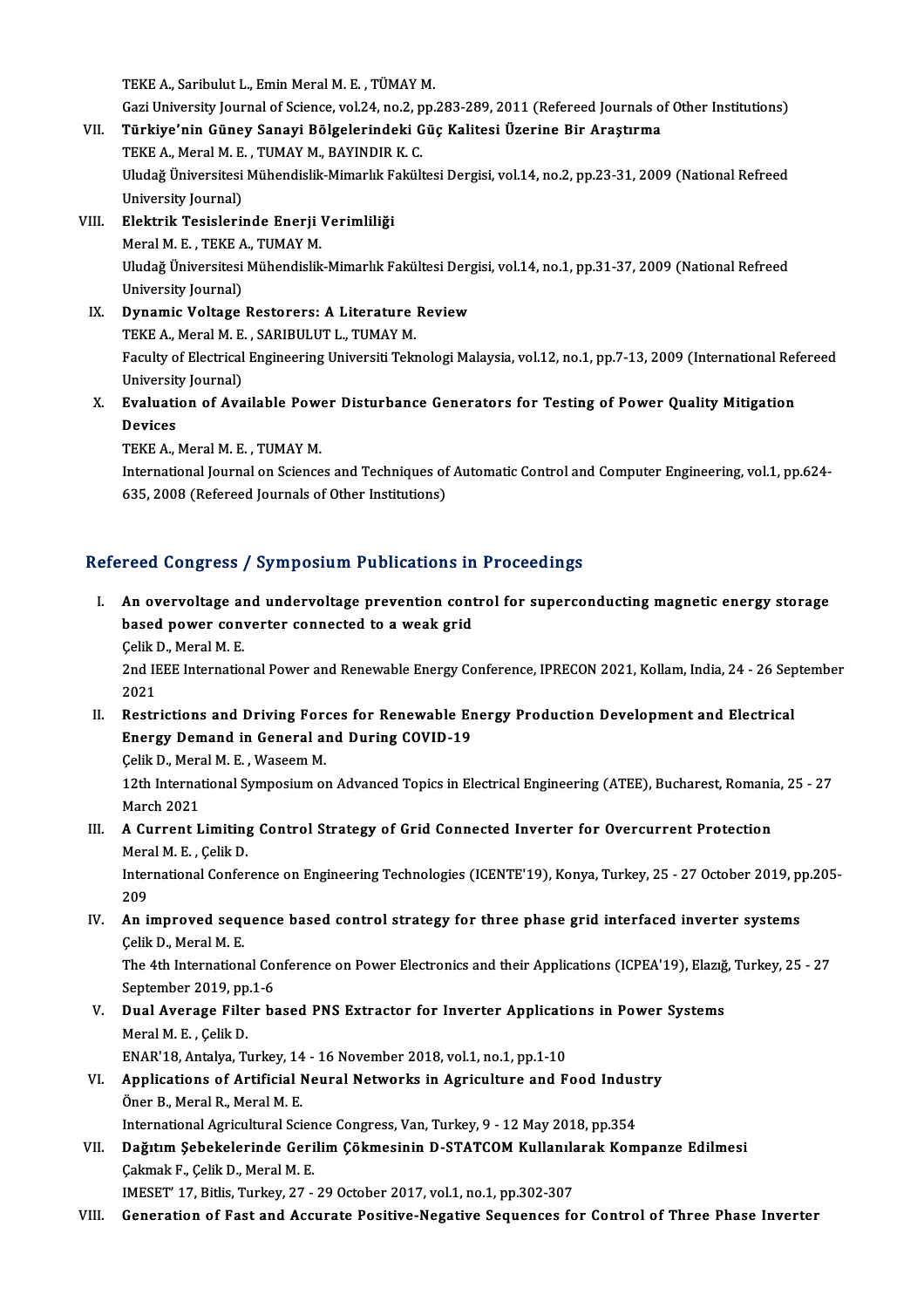MeralM.E. ,ÇelikD. Meral M. E. , Çelik D.<br>2nd International Iğdır Symposium, Iğdır, Turkey, 9 - 12 October 2017, vol.1, no.1, pp.1<br>Medeling and Design of a Single Phase SOEC System's Control Meral M. E. , Çelik D.<br>2nd International Iğdır Symposium, Iğdır, Turkey, 9 - 12 October 2017<br>IX. Modeling and Design of a Single Phase SOFC System's Control<br>Colik D. Marel M. E IX. Modeling and Design of a Single Phase SOFC System's Control<br>Celik D., Meral M. E. Modeling and Design of a Single Phase SOFC System's Control<br>Celik D., Meral M. E.<br>2nd International Iğdır Symposium, Iğdır, Turkey, 9 - 11 October 2017, vol.1, no.1, pp.1<br>Bower Control and Management of Solar Bower Concrat X. Power Control and Management of Solar Power Generation 2nd International Iğ<br>**Power Control an**<br>Çelik D., Meral M. E.<br>1<sup>2th</sup> International C Power Control and Management of Solar Power Generation<br>Çelik D., Meral M. E.<br>13th International Conference on Technical and Physical Problems of Electrical Engineering, Van, Turkey, 21 - 23<br>September 2017, val 1, no 1, np Celik D., Meral M. E.<br>13th International Conference on Technic<br>September 2017, vol.1, no.1, pp.269-272<br>The Effect of Disturbances on Crid T 13th International Conference on Technical and Physical Problems of Electrical Engineering, Van, Turkey, 2:<br>September 2017, vol.1, no.1, pp.269-272<br>XI. The Effect of Disturbances on Grid Tied Power Converters and DSOGI Bas Septembe<br>The Effec<br>Solution<br>Colik D. M The Effect of Dist<br>Solution<br>Çelik D., Meral M. E.<br>Eth International Co Solution<br>Çelik D., Meral M. E.<br>5th International Conference on Advanced Technology & Sciences (ICAT'17), İstanbul, Turkey, 9 - 12 May 2017, Celik D., Meral M. E.<br>5th International Confer<br>vol.1, no.1, pp.486-491<br>Comnanison of two d XII. Comparison of two different Power Controllers for Grid Tied Distributed Generation Systems<br>Celik D., Meral M. E. vol.1, no.1, pp.486-4<br>**Comparison of tw.<br>Celik D., Meral M. E.**<br>International Confor Comparison of two different Power Controllers for Grid Tied Distributed Generation Systems<br>Celik D., Meral M. E.<br>International Conference on AdvancedTechnology & Sciences3th International Conference (ICAT'16), Konya,<br>Turke Celik D., Meral M. E.<br>International Conference on AdvancedTechnology & Sci<br>Turkey, 1 - 03 September 2016, vol.1, no.1, pp.781-786<br>Crid Tied Euel Cell System Heing Single Phase PLI International Conference on AdvancedTechnology & Sciences3th International Conference (ICAT'16), Konya,<br>Turkey, 1 - 03 September 2016, vol.1, no.1, pp.781-786<br>XIII. Grid Tied Fuel Cell System Using Single Phase PLL Based S Turkey, 1 - 03 Septer<br>Grid Tied Fuel Cel<br>Meral M. E. , Çelik D.<br>The Eth Internations Grid Tied Fuel Cell System Using Single Phase PLL Based SOGI with PI and PR Current Controller:<br>Meral M. E. , Çelik D.<br>The 5th International Congress on Engineering and Information (ICEAI 2016), Osaka, Japan, 10 May - 12 J Meral M. E. , Çelik D.<br>The 5th International Congress on Engineering and Information (ICEAI 2016), Osaka, Japan, 10 May - 12 June<br>2016, pp.513-524 The 5th International Congress on Engineering and Information (ICEAI 2016), Osaka, J<br>2016, pp.513-524<br>XIV. A novel switching signals generation method for hybrid multilevel inverters<br>MERAL M.E. Soribulut L. TEKE A TUMAY M 2016, pp.513-524<br>A novel switching signals generation met<br>MERAL M. E. , Saribulut L., TEKE A., TÜMAY M.<br>6th International Conference on Flectrical and 6th International Conference on Electrical and Electronics Engineering, ELECO 2009, Bursa, Turkey, 5 - 08<br>November 2009 MERAL M. E., Saribulut L., TEKE A., TÜMAY M. XV. İnternet Tabanlı Elektrik ve Güç Kalitesi İzleme Sistemi Meral M. E., TEKE A., BAYINDIR K. C., TUMAY M., Tan A., Şenses O. İnternet Tabanlı Elektrik ve Güç Kalitesi İzleme Sistemi<br>Meral M. E. , TEKE A., BAYINDIR K. C. , TUMAY M., Tan A., Şenses O.<br>3. Enerji Verimliliği ve Kalitesi Sempozyumu, Kocaeli, Turkey, 1 - 04 April 2009, pp.1-5<br>Güç Kali XVI. Güç Kalitesi Bozucusu: Teorisi ve Simülasyonu 3. Enerji Verimliliği ve Kalitesi Sempozyumu, Kocaeli, Turkey, 1<br>Güç Kalitesi Bozucusu: Teorisi ve Simülasyonu<br>SARIBULUT L., Yüzbaşıoğlu S., Meral M. E. , TEKE A., TUMAY M.<br>Flasa'08. Flaktrik., Flaktranik Ve Bilgisayar Müh Güç Kalitesi Bozucusu: Teorisi ve Simülasyonu<br>SARIBULUT L., Yüzbaşıoğlu S., Meral M. E. , TEKE A., TUMAY M.<br>Eleco'08, Elektrik - Elektronik Ve Bilgisayar Mühendisliği Sempozyumu, Bursa, Turkey, 1 - 05 November 2008,<br>nn 251 SARIBULUT<br>Eleco'08, Ele<br>pp.351-357<br>Overview Eleco'08, Elektrik - Elektronik Ve Bilgisayar Mühend<br>pp.351-357<br>XVII. Overview of an Extended Custom Power Park<br>MERAL M.E., TEVE A. TÜMAY M pp.351-357<br><mark>Overview of an Extended Cust</mark><br>MERAL M. E. , TEKE A., TÜMAY M.<br>2nd International Power and Ener 2011. Overview of an Extended Custom Power Park<br>MERAL M. E. , TEKE A., TÜMAY M.<br>2nd International Power and Energy Conference (PECon 2008), Johor-Bahru, Malaysia, 1 - 03 December 2008,<br>pp.1364-1368 MERAL M. E., 7<br>2nd Internation<br>pp.1364-1368<br>Bower Quality 2nd International Power and Energy Conference (PECon 2008), Johon<br>pp.1364-1368<br>XVIII. Power Quality Survey on South Industrial Districts of Turkey<br>payINDIP V.C. TEVE A Viğit I. Maral M.E. TUMAY M. Valsın P. pp.1364-1368<br>Power Quality Survey on South Industrial Districts of Tur<br>BAYINDIR K. C. , TEKE A., Yiğit İ., Meral M. E. , TUMAY M., Yalçın B.<br>ICBS'07, International Conference en Bouer Systems, Bangalere BAYINDIR K. C. , TEKE A., Yiğit İ., Meral M. E. , TUMAY M., Yalçın B.<br>ICPS'07, International Conference on Power Systems, Bangalore, India, 12 - 14 December 2007, pp.1 BAYINDIR K. C. , TEKE A., Yiğit İ., Meral M. E. , TUMAY M., Yalçın B.<br>ICPS'07, International Conference on Power Systems, Bangalore, India, 12 - 14 December 2007,<br>XIX. Positive Sequence SRF based Sag/Swell Detection Method ICPS'07, International Conference on Po<br>Positive Sequence SRF based Sag/S<br>BAYINDIR K. C. , Meral M. E. , TUMAY M.<br>ICEAL2016, International Conference on Positive Sequence SRF based Sag/Swell Detection Method for Static Transfer Switch<br>BAYINDIR K. C. , Meral M. E. , TUMAY M.<br>ICEAI 2016, International Conference on Power Systems,, Bangalore, India, 12 December 2007, pp.1<br>Par BAYINDIR K. C. , Meral M. E. , TUMAY M.<br>ICEAI 2016, International Conference on Power Systems,, Bangalore, I<br>XX. Parafudurun Geçici Rejim Altındaki Davranışının İncelenmesi<br>Marel M. E. MAMIS M. ICEAI 2016, Internation<br>Parafudurun Geçici<br>Meral M. E. , MAMIS M.<br>Flaktnik Flaktornik Bile Parafudurun Geçici Rejim Altındaki Davranışının İncelenmesi<br>Meral M. E. , MAMIS M.<br>Elektrik\_Elektornik-Bilgisayar Mühendisliği 10. Ulusal Kongresi, İstanbul, Turkey, 18 - 21 September 2003, vol.1,<br>ne 1 nn 52 55 Meral M. E. , M*l*<br>Elektrik\_Elekto<br>no.1, pp.52-55

## no.1, pp.52-55<br>Supported Projects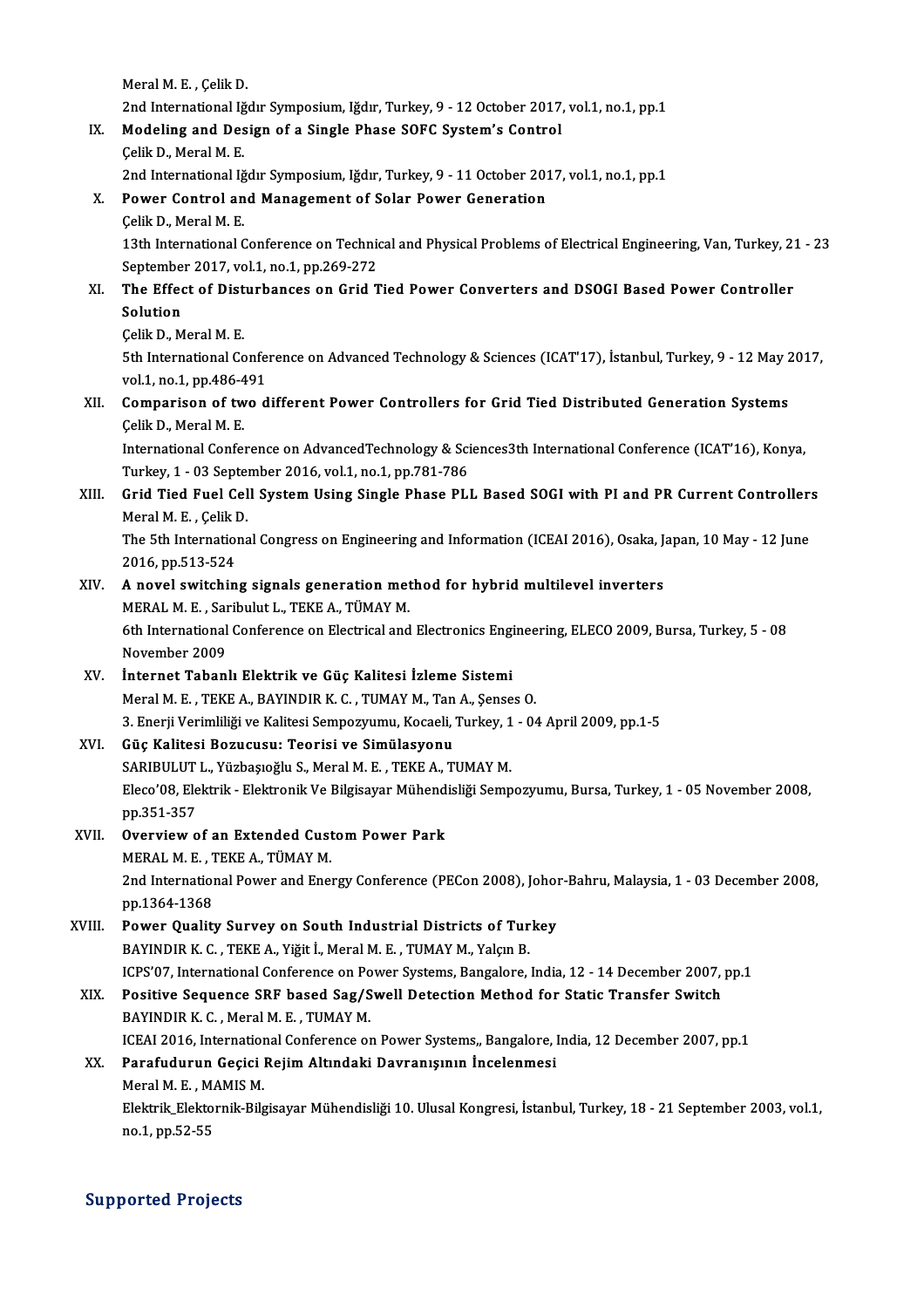Meral M. E. , Çelik D., Project Supported by Higher Education Institutions, Şebekeye Bağlı Üç Fazlı Eviricinin Döngüsel<br>İslamai Emülatörü Tabanlı Caraslı Zamanlı Kantralü, 2019, ...2021 Meral M. E. , Çelik D., Project Supported by Higher Education Instit<br>İşlemci Emülatörü Tabanlı Gerçek Zamanlı Kontrolü, 2019 - 2021<br>Meral M. E., Project Supported bu Higher Education Institutions C Meral M. E. , Çelik D., Project Supported by Higher Education Institutions, Şebekeye Bağlı Üç Fazlı Eviricinin Döngüsel<br>İşlemci Emülatörü Tabanlı Gerçek Zamanlı Kontrolü, 2019 - 2021<br>Meral M. E. , Project Supported by High

İşlemci Emülatörü Tabanlı Gerçek Zamanlı Kontrolü, 2019 - 2021<br>Meral M. E. , Project Supported by Higher Education Institutions, Güç Sistemlerine Bağlı Eviricilerde Aşırı Akım Koruması<br>ve Elektik Alan Ölçümü, 2019 - 2020 Meral M. E. , Project Supported by Higher Education Institutions, Güç Sistemlerine Bağlı Eviricilerde Aşırı Akım Korum<br>ve Elektik Alan Ölçümü, 2019 - 2020<br>Meral M. E. , Project Supported by Higher Education Institutions, G

ve Elektik Alan Ölçümü, 2019 - 2020<br>Meral M. E. , Project Supported by High<br>Filtre Tabanlı PNS Üretici, 2018 - 2019<br>Meral M. E., Celik D. Project Supported Meral M. E. , Project Supported by Higher Education Institutions, Güç Sistemi İnverter Uygulamaları için Çift Ortala<br>Filtre Tabanlı PNS Üretici, 2018 - 2019<br>Meral M. E. , Çelik D., Project Supported by Higher Education Ins

Filtre Tabanlı PNS Üretici, 2018 - 2019<br>Meral M. E. , Çelik D., Project Supported by Higher Education Institutions, Yenilenebilir En<br>GüçAkım Kontrolünde Kullanılan Yöntemlerin İncelenmesi ve Geliştirilmesi, 2017 - 2019<br>Mer Meral M. E. , Çelik D., Project Supported by Higher Education Institutions, Yenilenebilir Enerji Kaynaklı Eviricilerin<br>GüçAkım Kontrolünde Kullanılan Yöntemlerin İncelenmesi ve Geliştirilmesi, 2017 - 2019<br>Meral M. E. , Pro

GüçAkım Kontrolünde Kullanılan Yöntemlerin İncelenmesi ve Geliştirilmesi, 2017 - 2019<br>Meral M. E. , Project Supported by Higher Education Institutions, Sayısal Kontrolcü Cihaz Altyapısının Geliştirilmesi, 2017<br>- 2018 Meral M. E. , Project Supported by Higher Education Institutions, Sayısal Kontrolcü Cihaz Altyapısının Geliştirilmesi, 201<br>- 2018<br>Genç N., Üzmuş H., Atan Ö., Meral M. E. , Saraçoğlu R., Almalı M. N. , Project Supported by

- 2018<br>Genç N., Üzmuş H., Atan Ö., Meral M. E. , Saraçoğlu R., Almalı M. N. , Project Supported by Higher Education Institutions,<br>13. Uluslararası Elektrik Elektronik Mühendisliğinin Teknik ve Fiziksel Problemleri Konferan Genç N., Üzmuş H., Atan Ö., Meral M. E. , Saraçoğlu R., Almalı M. N. , Project Supported by Higher Education Instituti<br>13. Uluslararası Elektrik Elektronik Mühendisliğinin Teknik ve Fiziksel Problemleri Konferansı, ICTPE-2 13. Uluslararası Elektrik Elektronik Mühendisliğinin Teknik ve Fiziksel Problemleri Konferansı, ICTPE-2017 (The 13th<br>International Conference on Technical and Physical Problems of Electrical Engineering ICTPE-2017), 2017 -International Conference on Technical<br>Meral M. E. , Project Supported by High<br>Verimliliğinin Arttırılması, 2016 - 2017<br>Meral M. E., Project Supported by High Meral M. E. , Project Supported by Higher Education Institutions, Görsel-İşitsel Cihazlar Kullanılarak Lisansüstü Ders<br>Verimliliğinin Arttırılması, 2016 - 2017<br>Meral M. E. , Project Supported by Higher Education Institutio

Verimliliğinin Arttırılması, 2016 - 2017<br>Meral M. E. , Project Supported by Higher Education Institutio<br>Sisteminin İncelenmesi ve Optimizasyon Analizi, 2012 - 2014<br>Tümov M. Boyndur K. G. Moral M. E. Teke A. Guma M. U. Tl Meral M. E. , Project Supported by Higher Education Institutions, Siirt Madenköy Bakır Konsantrasyon Tesisi Otor<br>Sisteminin İncelenmesi ve Optimizasyon Analizi, 2012 - 2014<br>Tümay M., Bayındır K. Ç. , Meral M. E. , Teke A.,

Sisteminin İncelenmesi ve Optimizasyon Analizi, 2012 - 2014<br>Tümay M., Bayındır K. Ç. , Meral M. E. , Teke A., Cuma M. U. , TUBITAK Project, Özel Güç Parkının Modellenmesi ve<br>Uygulanması, 2007 - 2010

#### **Scientific Refereeing**

Scientific Refereeing<br>Renewable and Sustainable Energy Reviews, SCI Journal, December 2018<br>JEEE Rougs Engineering Letters, Other Indexed Journal, December 2018 Betemente Tietet Benry<br>IEEE Power Engineering Letters, Other Indexed Journal, December 2018<br>IEEE Power Engineering Letters, Other Indexed Journal, December 2018<br>Project Sunnerted by Higher Education Institutions, April 201 IEEE Power Engineering Letters, Other Indexed Journal, December 2018<br>Project Supported by Higher Education Institutions, April 2018 Renewable and Sustainable Energy Reviews, SCI Journal, February 2018 Project Supported by Higher Education Institutions, April 2018<br>Renewable and Sustainable Energy Reviews, SCI Journal, February 2018<br>TURKISH JOURNAL OF ELECTRICAL ENGINEERING & COMPUTER SCIENCES, SCI Journal, December 2017<br> Renewable and Sustainable Energy Reviews, SCI Journal, February 2018<br>TURKISH JOURNAL OF ELECTRICAL ENGINEERING & COMPUTER SCIENCES, SCI Journal, December 2017<br>TURKISH JOURNAL OF ELECTRICAL ENGINEERING & COMPUTER SCIENCES , TURKISH JOURNAL OF ELECTRICAL ENGINEERING & COMPUTER SCIENC<br>TURKISH JOURNAL OF ELECTRICAL ENGINEERING & COMPUTER SCIENC<br>IET Generation, Transmission and Distribution, SCI Journal, August 2017<br>IEEE Transastions on Energy Co TURKISH JOURNAL OF ELECTRICAL ENGINEERING & COMPUTEF<br>IET Generation, Transmission and Distribution, SCI Journal, Augu<br>IEEE Transactions on Energy Conversion, SCI Journal, July 2017<br>IET Concration, Transmission and Distribu IET Generation, Transmission and Distribution, SCI Journal, August 201<br>IEEE Transactions on Energy Conversion, SCI Journal, July 2017<br>IET Generation, Transmission and Distribution, SCI Journal, April 2017<br>International Tra IEEE Transactions on Energy Conversion, SCI Journal, July 2017<br>IET Generation, Transmission and Distribution, SCI Journal, April 2017<br>International Transactions on Electrical Energy Systems, SCI Journal, April 2017<br>ELECTRI IET Generation, Transmission and Distribution, SCI Journal, April 2017<br>International Transactions on Electrical Energy Systems, SCI Journal, A<br>ELECTRICAL ENGINEERING,, SCI Journal, July 2016<br>IET RENEWABLE POWER GENERATION, International Transactions on Electrical Energy Systems, SCI Journal, Indeed Energy Systems, SCI Journal, April<br>2016 IET RENEWABLE POWER GENERATION, SCI Journal, April 2016<br>The Journal of Engineering, Other Indexed Journal The Journal of Engineering, Other Indexed Journal, February 2016 IET RENEWABLE POWER GENERATION, SCI Journal, April 2016<br>The Journal of Engineering, Other Indexed Journal, February 2016<br>TURKISH JOURNAL OF ELECTRICAL ENGINEERING & COMPUTER SCIENCES, SCI Journal, February 2016<br>TURKISH JOU The Journal of Engineering, Other Indexed Journal, February 2016<br>TURKISH JOURNAL OF ELECTRICAL ENGINEERING & COMPUTER SCIENCES, SCI Journal, February 2016<br>TURKISH JOURNAL OF ELECTRICAL ENGINEERING & COMPUTER SCIENCES, SCI TURKISH JOURNAL OF ELECTRICAL ENGINEERING & COMPUTER SCIENCES, SCI Journal, F<br>TURKISH JOURNAL OF ELECTRICAL ENGINEERING & COMPUTER SCIENCES, SCI Journal, F<br>Turkish Journal of Electrical Engineering & Computer Sciences, SCI TURKISH JOURNAL OF ELECTRICAL ENGINEEF<br>Turkish Journal of Electrical Engineering & Co<br>Electrical Engineering, SCI Journal, April 2015<br><sup>IET</sup> Coneration Transmission & Distribution S Turkish Journal of Electrical Engineering & Computer Sciences, SCI Jouri<br>Electrical Engineering, SCI Journal, April 2015<br>IET Generation, Transmission & Distribution, SCI Journal, January 2015 IET Generation, Transmission & Distribution, SCI Journal, January 2015<br>Edit Congress and Symposium Activities

Edit Congress and Symposium Activities<br>TOK 2021: Otomatik Kontrol Ulusal Toplantısı, Session Moderator, Van, Turkey, 2021<br>TOK 2021: Otomatik Kontrol Ulusal Toplantısı, Working Croup, Van, Turkey, 2021 TOK 2021: Otomatik Kontrol Ulusal Toplantısı, Session Moderator, Van, Turkey, 20<br>TOK 2021: Otomatik Kontrol Ulusal Toplantısı, Working Group, Van, Turkey, 2021<br>ICENTE' 10. Session Moderator, Konya Turkey, 2019 TOK 2021: Otomatik Kontrol Ulusal Toplantısı, Session<br>TOK 2021: Otomatik Kontrol Ulusal Toplantısı, Workin<br>ICENTE' 19, Session Moderator, Konya, Turkey, 2019 ICENTE' 19, Session Moderator, Konya, Turkey, 2019<br>Citations